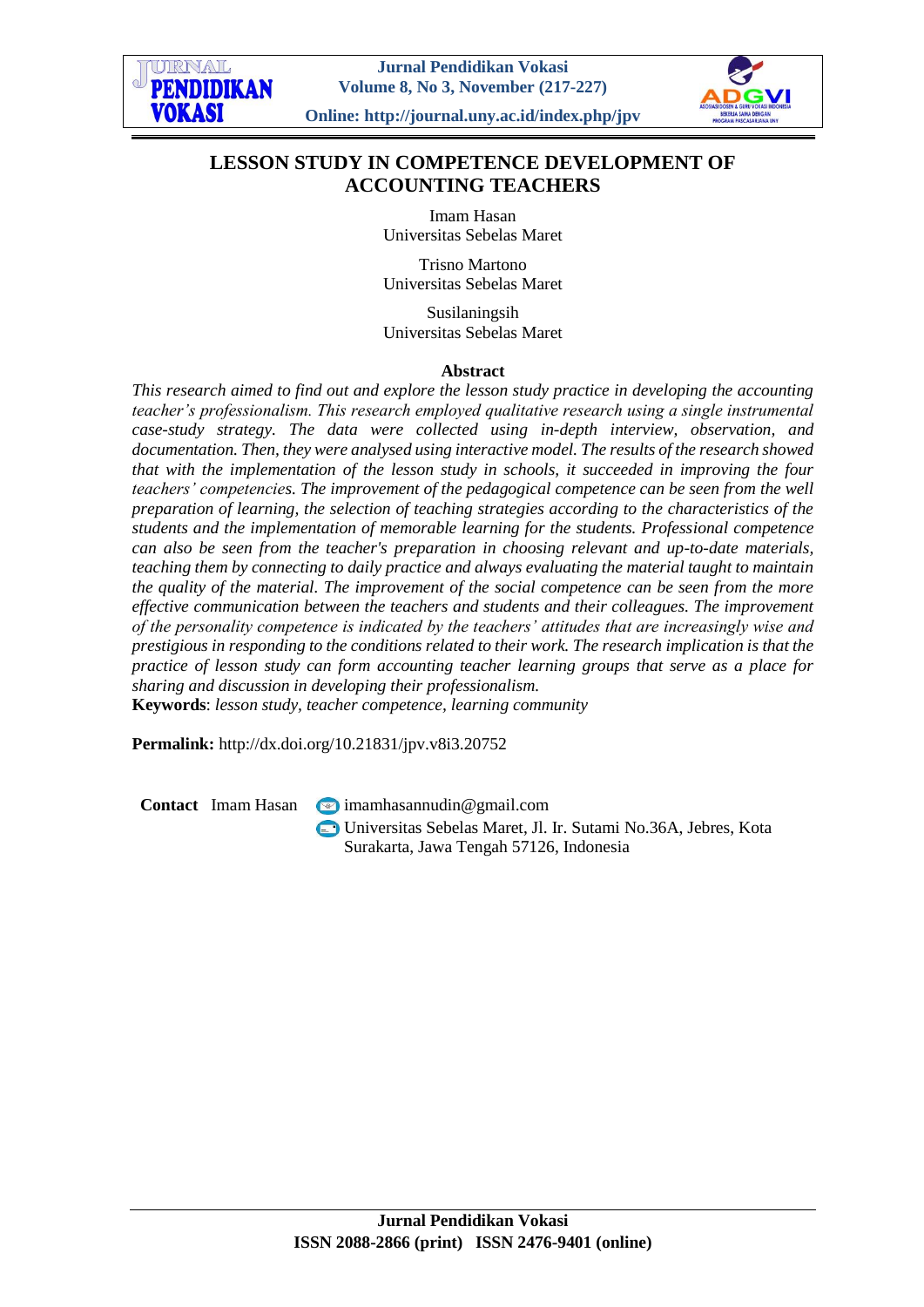## **INTRODUCTION**

Lesson study has been implemented for a long time and is said to be one of the keys to the success of education in Japan more than a century. It has been practised for many years in the country as a part of full education (Fang, Lee, & Yang, 2012, p. 66; Lewis & Tsuchida, 1998, p. 16; Wang & Paine, 2003, p. 75).

Lesson study has been used as a model in implementing the curriculum, analysing curriculum structure, helping teachers in connecting learning concepts and difficulties, and analysing the t0065aching materials used. The application of lesson study in the classroom learning practice also helps teachers in designing learning strategies in great detail. The design process is structured together so as to bring about a good process of interaction among teachers in schools (Tan-Chia, Fang, & Chew Ang, 2013, p. 257).

The success of lesson study has been proven and practised in education in several countries. In the United States, it is used to develop the pedagogical competencies of mathematics teachers (Lewis, Perry, & Murata, 2006, p. 4). In Singapore, the use of lesson study is more focused on improving teaching strategies for English subject (Lewis et al., 2006, p. 4; Tan-Chia et al., 2013, p. 257). In China and Hong Kong, lesson study is used officially pioneered by the government to test the curriculum, conduct classroom learning, and provide feedback on national curriculum and policy (Fang et al., 2012, p. 66; Tan-Chia et al., 2013, p. 257; Wang & Paine, 2003, p. 93).

The lesson study model has also provided several innovations that influence the world of education throughout the world. In learning activities, the use of lesson study provides an effective teaching experience, bridges teachers in linking theory and practice, and has a positive effect on students' learning achievement. This model can also foster a culture of mutual trust and support among fellow teachers in schools to collaborate to form learning communities. Lesson study is one of the recommendations of an innovative model in the teachers' ongoing professional development (Lewis, 2005, p. 83; Lo & Tang, 2009, p. 13; Y. Zhang, 2014, p. 9). In curriculum development activities, lesson study can be used to test the curriculum, look for existing shortcomings, and allow the use of the model for schools and teachers to develop a school-based curriculum (Y. Zhang, 2014, p. 8).

During this time, the success of lesson study in making improvements and innovations in the curriculum, developing teacher competencies, and making innovations in lesson and learning is still dominated by linguistics, mathematics, and science (Tan-Chia et al., 2013, p. 258), and so is it in Indonesia. Only in the last few years has lesson study begun to be developed in other fields of science, one of which is accounting.

Lesson study research on accounting is a new research, and few researchers have examined the topic. Another reason that makes the researchers more interested in researching this topic is because of the difference in science and countries of the previous research. As mentioned above, lesson study has succeeded in improving the teaching of teachers of linguistics, mathematics, and science overseas. Furthermore, the researchers were curious about whether this would be the same if applied to the accounting learning in this country. More broadly, can lesson study develop the overall competence of the accounting teachers not only in teaching (pedagogic competence), but also in the other competencies. These questions increasingly lead to the high curiosity of the researchers

In addition, the issue of teacher professionalism begins to be lifted on the surface now. The community is more concerned about the teacher's performance in teaching at school. They are increasingly serious in looking at the teachers' teaching practices and increasingly vocal in voicing the findings of the teacher unprofessionalism.

Pedagogical competence is an important competency for a teacher. This competence makes the difference between the teaching profession and other professions. Hendayana (2007, p. 6) explained that pedagogical competence is the ability of a teacher to manage learning in the classroom, from preparing learning instruments, implementing learning, and evaluating learning.

Pedagogical competence refers to the performance, knowledge, and skills in teaching, thus covering the ability of teachers to manage the teaching and learning process from planning to the evaluation stage. The quality of teaching relates to teacher's pedagogical knowledge, which includes knowledge of students'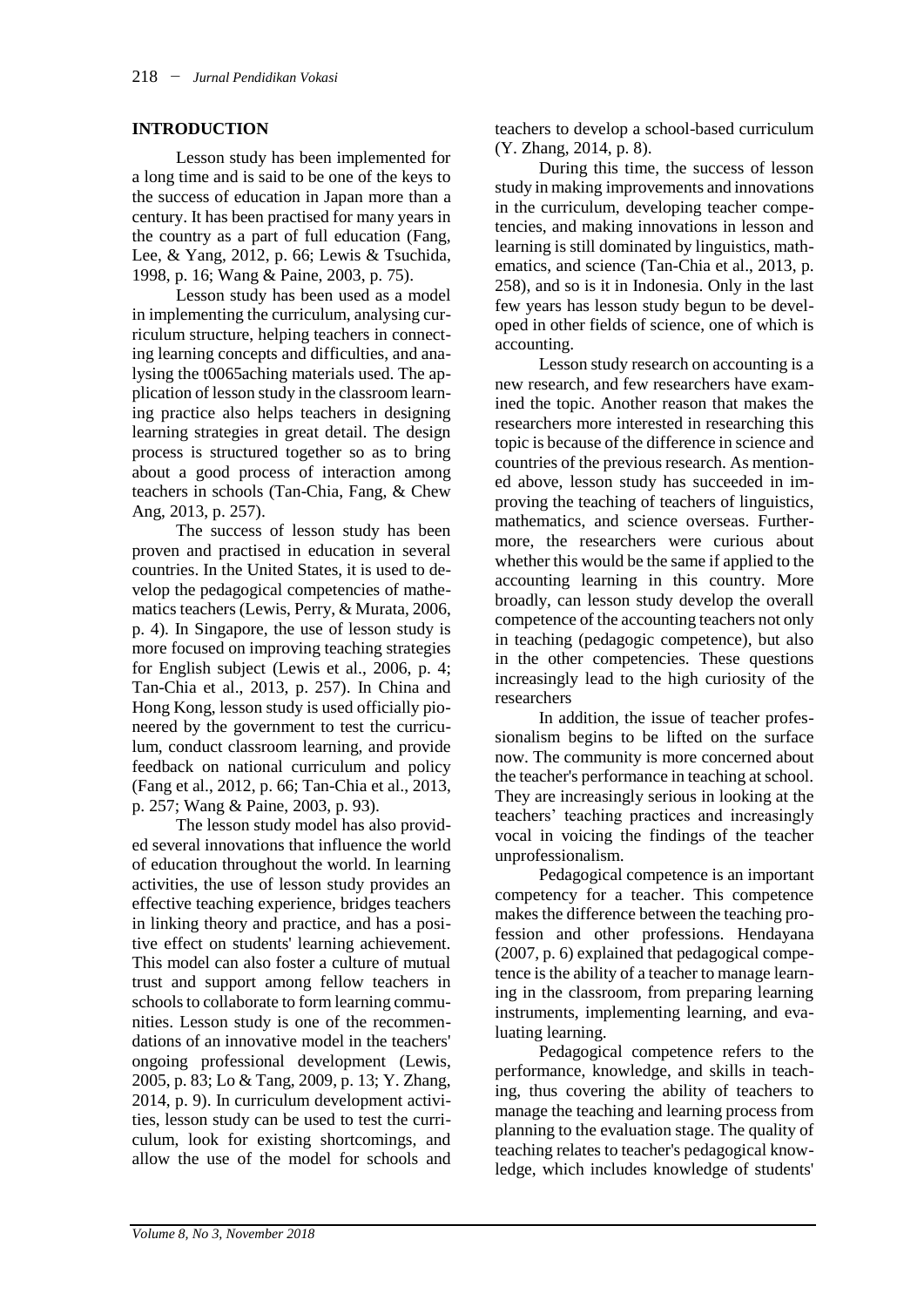abilities, effective teaching, and how students learn (Shulman, 1987, p. 3).

The pedagogical competence of teachers can be developed and improved through the application of lesson study. Trapero & Gómez (2017, pp. 75–79) stated that when teachers work together in analysing teaching practices they did, they work collectively and collaboratively to find out what works and what doesn't in learning. The results are used to make up alternative learning improvements and are repractised. This method can build a learning culture through experiences experienced by the teachers. As a result, teacher confidence changed. Changes in teaching practices that are less appropriate and tend to be traditional are gradually disappearing. Teachers tend to pay more attention to effective teaching methods for use in teaching students.

The subsequent competence that support the teacher in guaranteeing the material conveyed in teaching in accordance with current needs is professional competence. The Government Regulation of the Republic of Indonesia Number 19 Year 2005 article 28 paragraph 3 point c (Presiden Republik Indonesia, 2005) stated that professional competence is the ability of the teacher in mastering the learning material widely and in depth so as to guide the students to obtain predetermined competency standards.

The ability of teachers to master the material is the main point of professional competence. The mastery of the material includes subject mastery taught at school, the mastery of scientific substances that covers the material being taught, and the mastery of the scientific structure and methodology (Kunandar, 2009, p. 77; Zulfija, Indira, & Elmira, 2013, p. 549). The teacher in giving the subject matter must always use the latest material (up to date) because naturally the subject matter always evolves and dynamically follows the development of the current science and technology.

Lesson study as a model for teacher professionalism development can also be used to develop teacher's professional competence. (Hakim, 2015, pp.  $11-12$ ) stated that the use of lesson study in the development of teacher's professional competencies is reflected in the level of understanding of teaching materials, the ability to understand concepts and their interconnectedness with other sciences, the mastery of steps in research, and the critical

analysis to explore teaching materials and to find a solution.

The social and personal competencies are two competencies that complement the two previous competencies. Teachers are part of the school, making them have to be able to interact in it. As individual beings, they must also show good attitudes and be accepted in the school community. Therefore, the social and personal competencies are believed to be the teacher's emotional intelligence. The intelligence helps their internal aspect to get along in the school community.

The Republic of Indonesia Government Regulation Number 19 of 2005 concerning the national education standards article 28 paragraph 3 point b and d (Presiden Republik Indonesia, 2005) explains the two competencies. First, social competence is the ability of teachers to communicate and interact effectively with their students and colleagues. Second, personal competence is the ability of the teacher to be a person who has wisdom and prestige.

In the previous studies, there were still few researchers who linked the lesson study with the development of the social and personal competencies, but did not rule out the possibility that these competencies could be developed with the lesson study model. The process in the lesson study cycle provides many opportunities for teachers to interact. In order for the interaction process to work well, the teacher must be able to communicate well with each other and show a good personal attitude as well.

In the learning process, the process of interaction with the students also occurs. It also trains the teachers to be able to communicate well with them so that the learning process can run smoothly. Likewise, teachers must be able to show good attitude and role models for their students. Therefore, it is very possible that both teacher competencies can be developed during the lesson study activities. In addition, this can also be a new research finding for the researchers.

Based on some of the above, the research was deliberately carried out to find out and explore the lesson study practices in developing the accounting teachers' professionalism.

#### **RESEARCH METHOD**

This reseach was a qualitative research using a single instrumental case study, which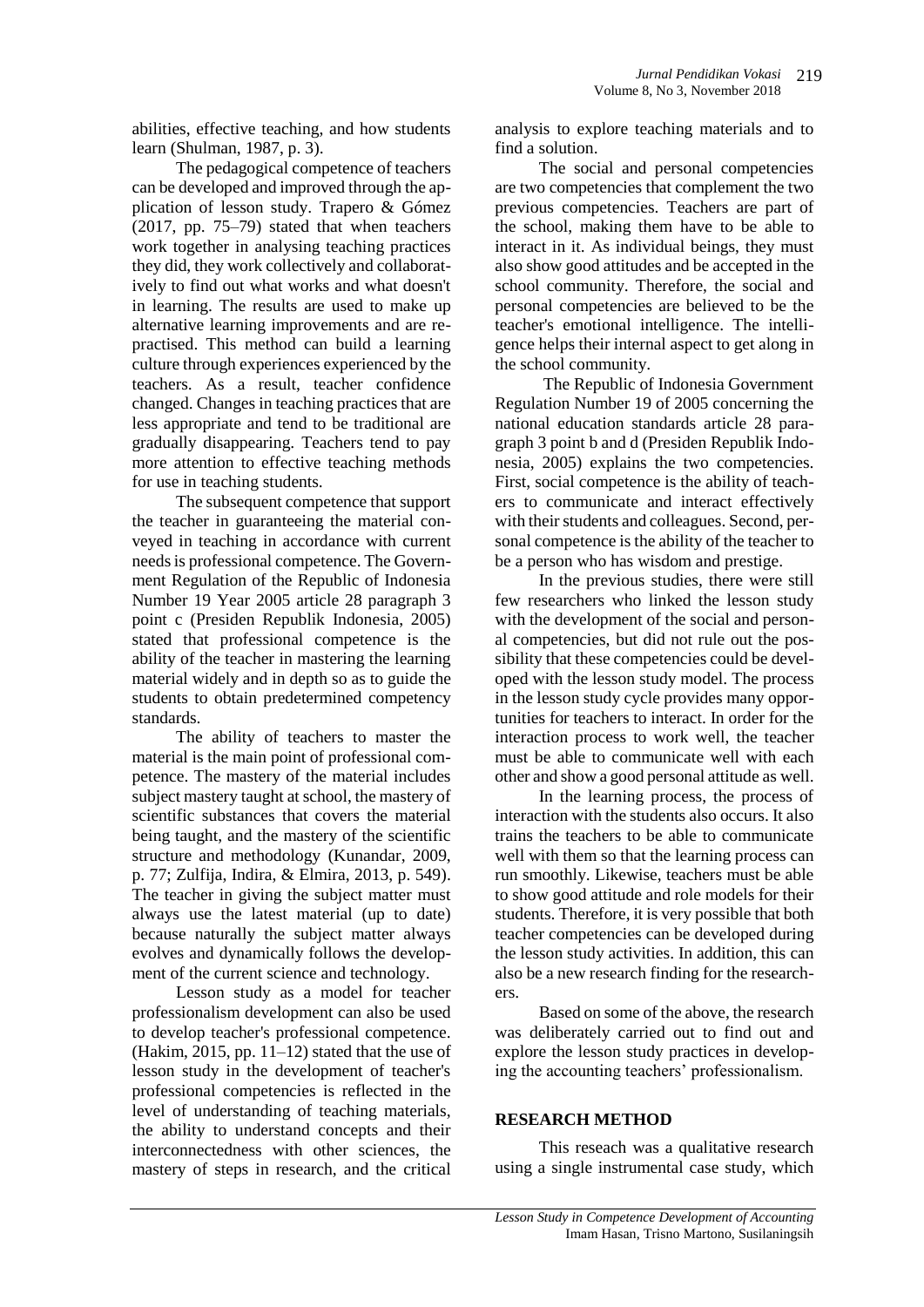studies in depth the phenomenon of a particular case focused on one issue or topic (Creswell, 2013, p. 139; Moleong, 2017, p. 6). This type of research is considered to be in accordance with the research topic because it can parse and describe the case study that exists in the research object comprehensively (Zhang, 2015, p. 143).

This research was conducted in one of the schools which became the pilot project for the implementation of a special lesson study at the first vocational high school in Yogyakarta, Indonesia with accounting skill program, Indonesia, namely Muhammadiyah Vocational High School Wonosari. This research was conducted from January to June 2018.

Lesson study is said to be a model for the teacher professionalism development. The model has three stages, namely the plan, do and see stages. These three stages are intended to foster teacher professionalism to create better teaching and learning activities. The lesson study activity was carried out in collaboration between a group of teachers, experts/practitioners and school parties related to applying the principles of mutual learning (Abizar, 2017, p. 55; Winarsih & Mulyani, 2012, p. 44).

The teacher acts as the subject who carries out the model. The experts/practitioners act as the program facilitators from universities. The school, in this case the principal and the the vice principal of the curriculum, play a role as the party who makes policy and cooperates with the university.

Teachers are said to be professional if they master 4 teacher competencies, namely pedagogical, professional, social and personal competencies. The indicator of the pedagogical competence is that teachers are able to understand their students in depth, design and apply learning, and design and carry out learning evaluations. The indicator of the professional competence is that teachers have the knowledge related to the field of study taught and the structure and scientific method of the field of study. The indicator of the social competence is that teachers are able to communicate effectively with the participants, and with their colleagues. The indicator of personal competence is that teachers are able to show wisdom and prestige.

The data were collected using documentation on secondary data sourced from written documents and audiovisual materials; nonparticipant observation which places the researcher as an outsider from the group being studied, watches and makes field notes and recording; and deep interview to informants (Creswell, 2013, pp. 231–232; Emzir, 2010, p. 40).

In qualitative research, researchers are the main research instrument (Sugiyono, 2015, p. 305). The three instruments above were deliberately made by the researchers to facilitate the data collection process. Then, the researchers validated the instrument to the expert appraisal so that the instrument used was appropriate to collect the data. The research subjects were the principal, the vice principal of the curriculum field, the head of the accounting department, accounting teachers and students majoring in accounting.

After all the data were collected, they were tested for validity. The purpose of this test is to see the validity of the research data, so that the data obtained are not defective or invalid (Gunawan, 2015, p. 219; Moleong, 2017, p. 330). The data validity test technique used was source triangulation technique. This technique is the most appropriate because the data were obtained from a variety of different sources.

The data were then analysed using interactive model developed by Miles and Huberman. The distinctive feature of this model is that each stage is flexible that the collected data can represent and answer all research objectives. The Miles and Huberman model has four stages: data collection, data reduction, data display, and conclusion drawing/verification (Miles & Huberman, 2007, pp. 139–140).

# **RESEARCH RESULTS AND DISCUSSION**

The application of lesson study to accounting teachers at Muhammadiyah Vocational High School Wonosari began in the 2012/ 2013 academic year. The practice of lesson study on accounting was not different from that on linguistics, mathematics, and science that have been applied previously. Lesson study was implemented through three stages, namely plan, do, and see.

In this research, the development of teacher competence was traced to the daily practices of teachers in the school. The description of this competency development is outlined in each stage of the lesson study cycle.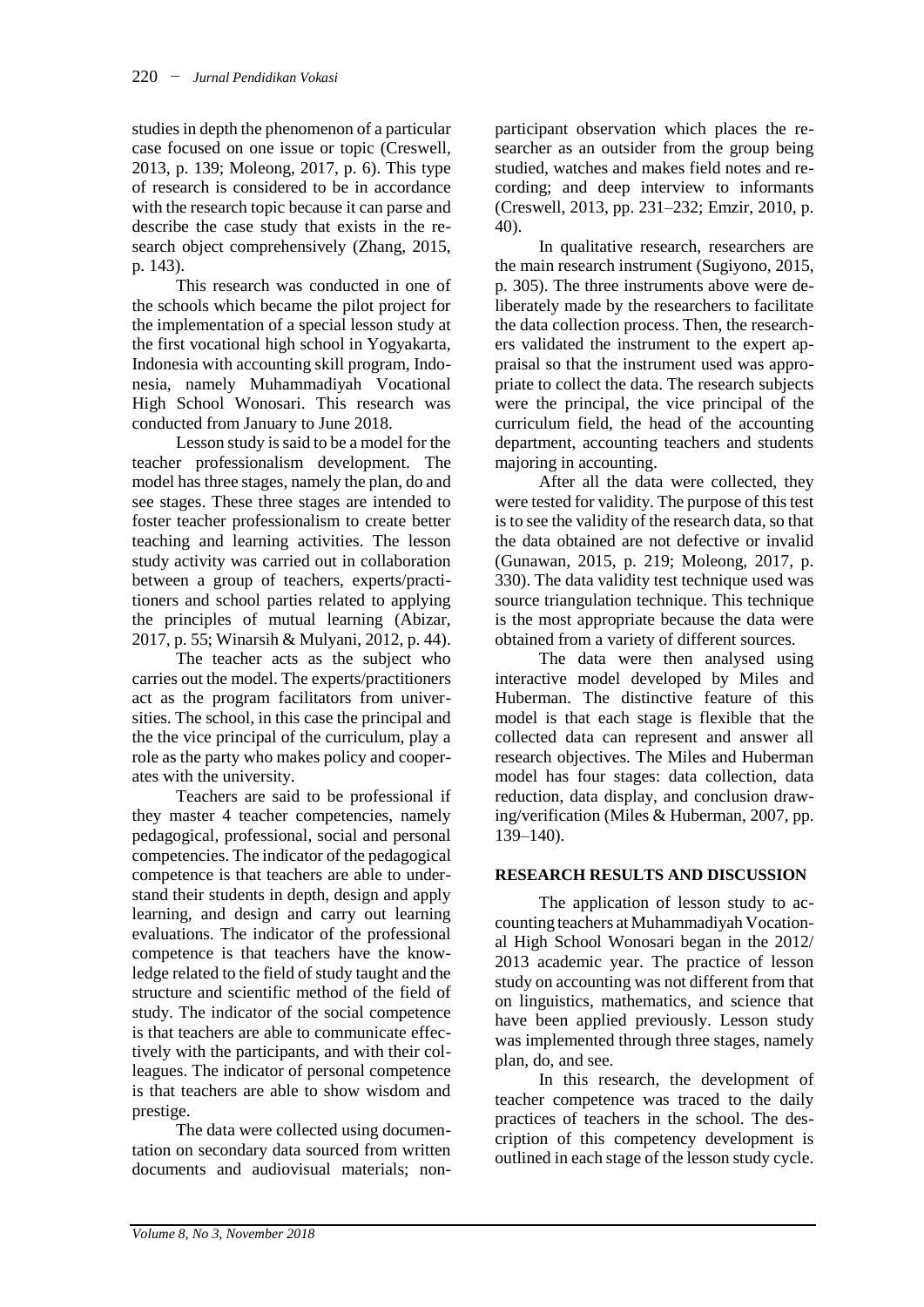

Figure 1. Lesson Study Cycle (Aimah, Ifadah, & Bharati, 2017, p. 69)

#### **Lesson Study Practices in the Development of Accounting Teachers' Pedagogical Competencies**

In daily practice at school, lesson study provides an opportunity for teachers to develop and improve the pedagogical competencies of accounting teachers. The teachers formed a team to work together in analysing, preparing, and implementing effective learning for students. The team formed by the school was a team consisting of teachers who supervised the same subjects or those who taught at the same class level. The reason is to make it easier to establish communication and facilitate exchanging relevant pedagogical information. Based on the findings in the field, the development of pedagogical competencies was seen at each stage in the lesson study cycle.

In the plan phase, the teachers worked together in preparing the right lesson plan to be used in the classroom learning process. During this activity, they had the opportunity to develop pedagogical competencies seen in several findings. First, before learning was done, they exchanged information and experiences about the state of the students, their abilities, and the ways or strategies of learning carried out so far in a class. The results of the information exchange would then help the teachers in determining the right strategy to be applied to the class they taught.

Second, before learning, they made a minimum limit of competency for each material. The minimum competency limit for each material was arranged differently according to the characteristics of the material. Even though the KKM (Minimum Mastery Criteria) from the school has been determined, it was still redetermined so that the value of students varies and helps each other at the final grade. The process of preparing the KKM was also carried out jointly and by mutual sharing among teachers so that the KKM value determined is

appropriate and representative of the material in question.

Third, the teachers made teaching materials in the form of material summaries and practicum sheets. The preparation of this teaching material was undertaken because there was no book or module given by the government, so the teachers must make their own teaching materials. It is also in line with what is mandated by the 2013 curriculum that teachers can creatively make their own teaching materials according to their needs. Based on these circumstances, the accounting teachers made teaching materials independently and collaboratively among teachers who teach the same subject.

Surono & Wagiran (2016, p. 99) stated that as an ideal teacher, in carrying out his professional duties, a teacher's pedagogical competence must be maintained because overall the competencies fall into an important category and are very important in their research. The teachers' abilities to understand the characteristics of the students, master the learning model, and make up learning designs are some of the teachers' competencies before learning that must be prepared.

Lesson study can bridge this because through which the teacher is facilitated in preparing it. The teachers' works feel light because of the division of works and duties in carrying it out among them. The three findings above show the teachers' efforts to improve and develop their pedagogical competencies in prelearning activities.

Then at the do stage, the teachers' focus was to develop their ability to teach in class. An interesting finding in this study was the teacher's strategy in teaching.

*We see the students' intakes. In general, their intakes are still relatively low, so we as teachers must be diligent, patient, and really guide them. It must be done repeatedly. The point is that it must be done continuously (Interview with Dwi Handriyani, accounting teacher, 2018).*

The key to accounting teachers in teaching is patience to students. This is because the students' intakes in the accounting department were still relatively low. However, the teachers must create effective learning so that the teacher functions more as a facilitator and mentor to the students in the class. The teachers' teaching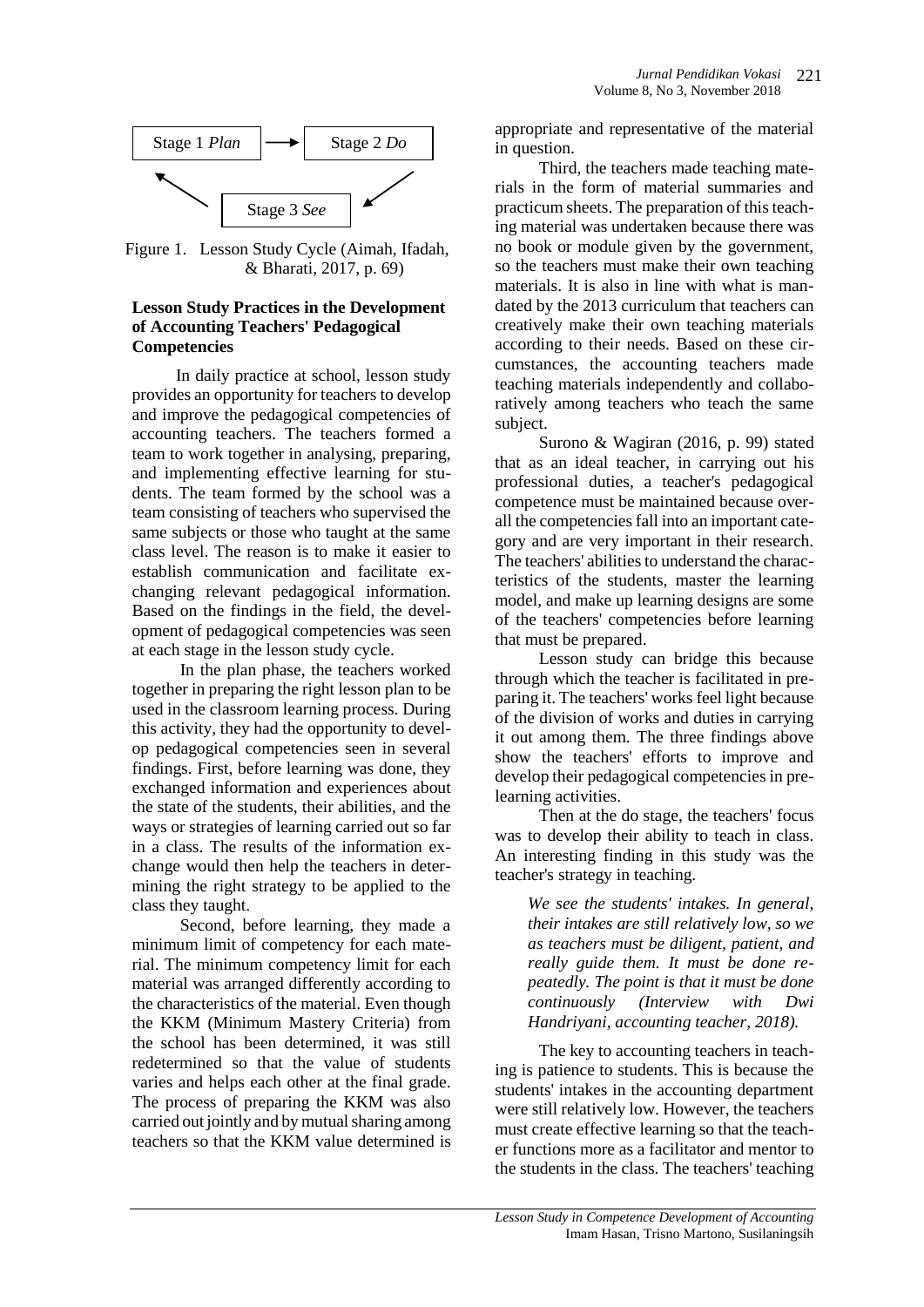strategy was by assisting their students individually so that their learning difficulties can be identified more quickly and the teachers understand their students' wants and needs. In order for the strategy to work well, the teachers also utilized peer learning.

The use of such teaching strategy was considered to be more effective and made it easier for the students to understand the material being taught. This is also supported by Syahruddin et al. (2013, p. 214) which stated that a teacher should do teaching and learning activities in accordance with the students' learning styles and prior knowledge or the previous intakes so that learning can run better and be memorable for the students.

The method that is often done by the teachers in teaching to involve students in learning is by utilizing the existence of teaching materials in the form of practicum books. The availability of the practicum book made learning livelier because the students were actively involved in completing the practicum questions given. In the learning, the main facilitator is the teacher concerned. The students who already understood and mastered the material also helped the others who got difficulties. This method makes learning livelier because there is a two-way relationship between students and teachers, and the collaboration between them occurs.

The use of lesson study practiced in the daily pedagogical activities of teachers has resulted in changes in the teachers' mindset. The teachers who initially taught in class using traditional learning method that tend to be stilted, hard and teacher oriented turned into those using modern learning method. Now in learning, the teachers tend to be more lenient with their students. They followed the development of the students. They also adjusted to their environment by positioning as parents, siblings, or even as friends but there were still limitations. The goal is that the students will be more open and willing to express the obstacles they face during the learning process, so that learning can run better.

This is in line with the research of Trapero & Gómez (2017, p. 79) which examines lesson study on Mathematics teachers in the USA. The findings of their research stated that the use of lesson study can change teacher's beliefs. Changes in teaching practices that are less appropriate and tend to be traditional

are gradually disappearing. The teachers tend to pay more attention to effective teaching methods to be used in teaching students.

For students, the application of lesson study in learning also benefits them. They get an impressive learning experience. The teachers explained the lesson in detail and step by step slowly and patiently. The students were also required to concentrate on learning because sometimes the teacher gave sudden questions. They also sometimes gave interludes with stories of motivation and jokes in teaching so learning is not boring and not stilted.

As the professional teachers, they must understand and apply quality learning. In teaching practices, they must be able to make learning interesting and meaningful for students. The application helps students to gain knowledge and memorable learning experiences for them. If this can be done, the learning process can be said to be successful (Waluyanti & Sofyan, 2018, p. 101).

At the see stage, the teachers tend to discuss and share about the findings in teaching and the learning problems that occurred. In order for the process to work properly, the school facilitated the teachers by arranging seats in the teacher's room in groups according to the same skill programs. This made it easier for the teachers to continue to meet and gather without being far apart.

*Indeed, we did the evaluation activities in a non-formal atmosphere. The seats were close together. it was easy for us to talk to each other and argue and respond. The activities of exchanging information, talking about student development, and chatting with others were effective (Interview with Dwi Yuli Musi Rahayu, teacher accounting, 2018).*

The finding at this stage was that the teachers talked to each other about the appropriate learning strategies for a particular class, discussed the results of students' learning evaluations, and looked for solutions to the problems that occurred in learning. Another interesting finding was also found that one and another teacher helped each other. This can be seen from the junior teachers who were always guided by the senior teachers regarding appropriate teaching methods in schools, how to deal with students, and other teaching experiences. Meanwhile the senior teachers received a lot of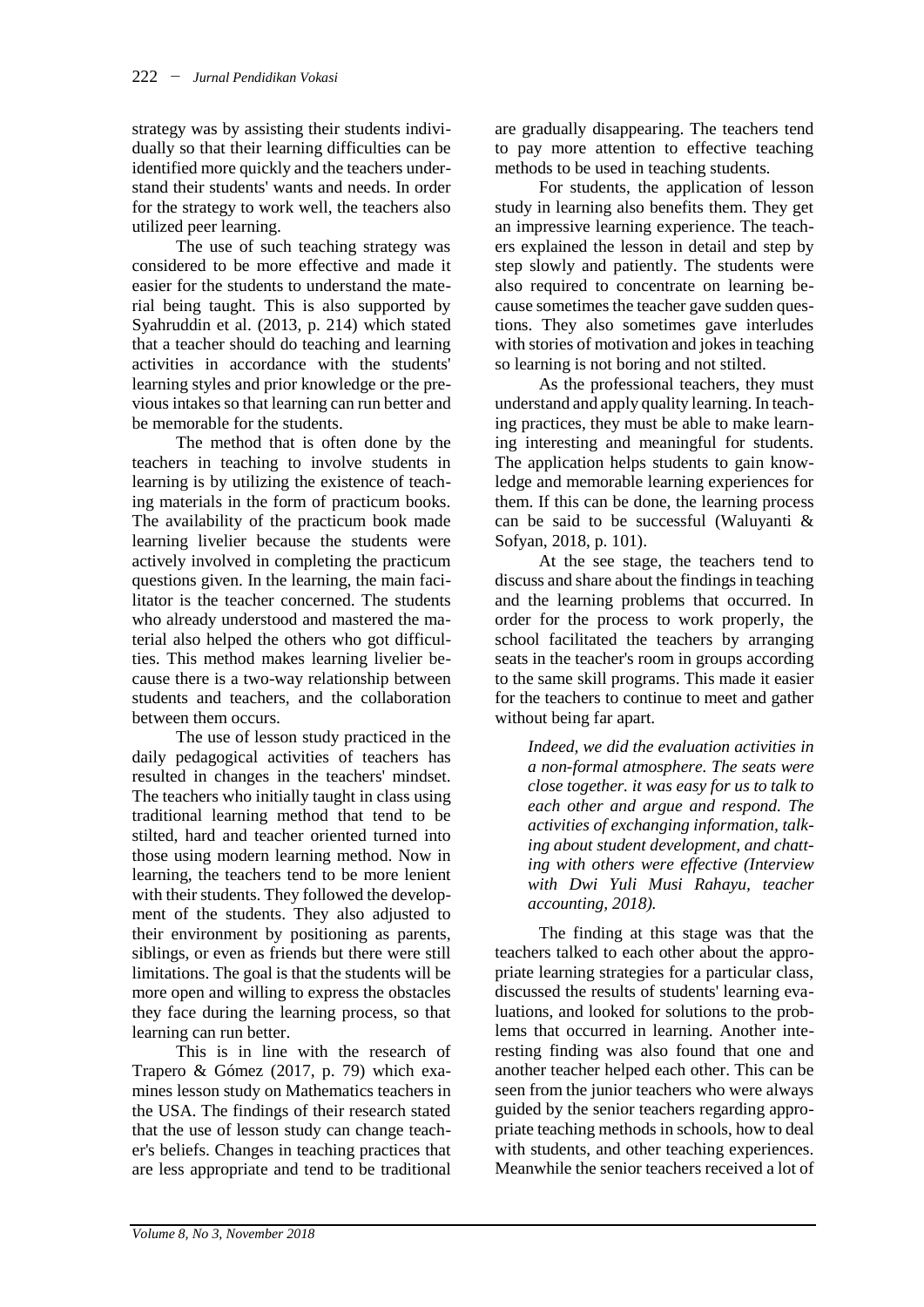inputs from the juniors regarding the latest developments in accounting science, curriculum development, technology, and others.

The collaboration indirectly forms learning communities among themselves. This learning community is used as a place for teachers to share with others and help each other in the learning process. The existence of this community further strengthens them in cooperation and team work in working so that the work will get lighter, and the results are more optimal.

Doig & Groves (2011, p. 93) and Herawati (2009, p. 2) stated that in the long run the application of lesson study had an effect on teachers on their own initiative to meet again. The meeting was used as a place for discussion about learning. The teachers shared information and worked collaboratively in preparing the right lesson plan and evaluating to get the ideal teaching model for certain subject matter.

## **Lesson Study in the Development of Accounting Teachers' Professional Competencies**

Teachers have a very large mandate to always provide qualified services and education to students. Therefore, they must always improve their professionalism in working by developing their competencies (Munawar, 2011, p. 171). In order for the quality of learning to be maintained, the material delivered to students must also be of high quality. The characteristics of quality material are relevant and up to date with the development of its science. Lesson study can be one of the models that bridge this.

The ability of teachers to make up and provide quality material to students is professional competence. The main key of this competence is the mastery of the material delivered in learning. Mastery of the material includes mastery of subjects taught in the classroom and mastery of scientific substances that cover the taught material (Kunandar, 2009, p. 77; Zulfija et al., 2013, p. 549).

The practice of lesson study in schools is also aimed at developing the professional competence of accounting teachers. These competencies are considered important and support each other with pedagogical competence. After a teacher has conducted good teaching practice to students, there must be certainty that the

material taught is also relevant and up to date. Therefore, the school continues to improve these competencies. In practice, the development of professional competence can also be observed in each stage of the lesson study cycle.

In the plan phase, the teacher made up the material in accordance with the curriculum. Material preparation was conducted by discussing among fellow teachers. The teachers who taught the same subjects shared the task of finding relevant and up-to-date materials from various sources. The sources that are often used are books, internet, and the materials from the discussion results of MGMP (Teacher Woking Group). The material search results were then discussed together and agreed upon what materials would be taught the following year. It is possible that in the middle of the discussion, there will also be revisions to the material taught if there are additional or recent material changes.

The school makes the rules by dividing the same subjects to be taught by more than one teacher to foster team work among fellow teachers. The goal is very supportive with the implementation of the lesson study that is being carried out because it enlarges the collaboration and intensive interaction among teachers. The rules prepared by the school above are in line with Hadiprayitno's (2016, p. 316) opinion which stated that in supporting and encouraging teachers to always develop their competencies, the principal can make rules for teachers to work in teams and allow regular discussions with peers or other forms that can facilitate them.

In the do phase, the development of teachers' professional competencies was seen in the learning process in the classroom. The teacher delivered the materials related to everyday life. In addition, they gave the benefits gained from studying the science and exemplified job vacancies for accounting graduates.

*Teachers in teaching sometimes provide examples in everyday life. The example is about transaction. What do we buy at a store? Then, how to record it? Besides that, it was also exemplified that after graduation we could work in a bank, as a cashier, or in a cooperative (Interview with Alifah Nur Setyani, Student of Accounting, 2018).*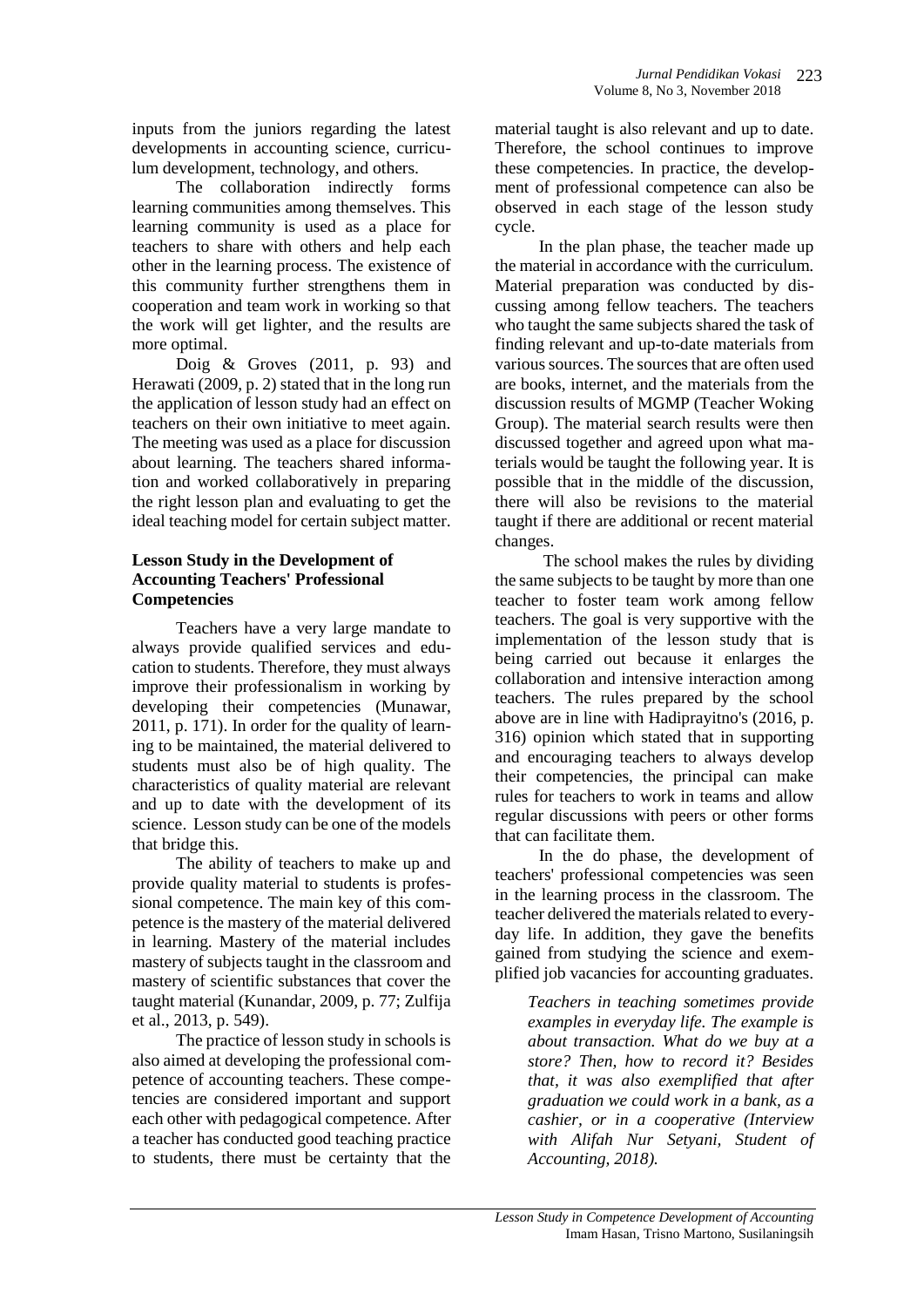Rusman (2009, p. 233) and Danim (2010, p. 23) also explained similar things. One of the indicators of the teacher who has professional competence is the ability of the teacher to connect the concept of material taught with daily life that the students understand the purpose of their learning the material.

In the see stage, the finding that stands out is the use the study group as a place to share information and to discuss the development of material in accounting subjects and the selection of materials to be taught in the new subjects of the 2013 curriculum. The collaboration among teachers seems to be done in preparing and evaluating some of the activities above. This is evidenced by the frequency of the teachers' meeting and discussion in their leisure time. In addition to the discussion about subject matter, the study groups were also used to share information about the teaching profession, especially in preparing UKG (Teacher Competency Test) held by the government.

## **The Development of Accounting Teachers' Social Competencies during Lesson Study Practices**

The practice of lesson study has proven to be able to improve teachers' social competencies. It can be seen from their ability to establish effective communication among them and between them and their students. According to Tubbs & Moss (2005, p. 69), communication is said to be effective if the message conveyed by the communicator to the communicant can be conveyed properly. The message must also be understood according to what the communicator wants.

First, effective communication is built among teachers. This is evidenced by two research findings. (1). In the plan and see stages, their communication was well built and ran effectively in preparing and evaluating learning. They often met, shared and discussed to each other. The process trains the teachers to express opinions, speak effectively, and prepare the right words to use in communicating so as not to offend other teachers and communicate the message perfectly.

(2). The existence of effective communication, also builds close family relationships among the teachers. It can be evidenced from the smooth communication, lack of awkwardness, and jokes when they gathered. Proximity was also seen between senior and junior teachers. They did not discriminate status, and they could even cooperate with each other.

An effective communication process must be able to deliver the message properly to the communicant. The message information also benefits them. In an intense process, communication is also able to improve close relations between the two parties because they can choose the right words and do not hurt the other person. Therefore, the benefits of effective communication are broad (Arsjad & Mukti, 2005, p. 18; Tubbs & Moss, 2005, p. 69).

Second, effective communication was also built between the teachers and students. This is evidenced by two findings. (1). The teachers are able to make learning run in two directions. The students were given the freedom to communicate in class. They are free to express opinions, ask questions, and even allowed to discuss during the learning process. The teachers were no longer the only source of sound in learning, but the students were also given the freedom to speak.

(2). The teachers are able to convey the contents of the message in the communication to their students well. This can be seen from the way they teach that always emphasizes the important things/core of the material being taught. This method that facilitates the contents of the message can be conveyed properly. Besides that, the teachers also always made notes on it that the students received verbal and non-verbal communication.

## **The Teacher's Personal Competencies Seen in the Lesson Study Activities**

There are two characteristics that appear in the observations of the researchers during the lesson study practice of the teachers; they are wisdom and prestige. Both of these traits can be developed well, so that they can impact on their personal manifestations to become even stronger.

First, the teachers show wisdom. This is seen at all stages in the lesson study cycle. (1). They are able to show an open attitude in thinking. They are willing to receive inputs from other teachers and accept new things. (2). The teachers show their usefulness in learning for the students. The teachers' coming to the class gives a great effect for students. Besides getting additional knowledge, they also get character guidance and mentoring on it.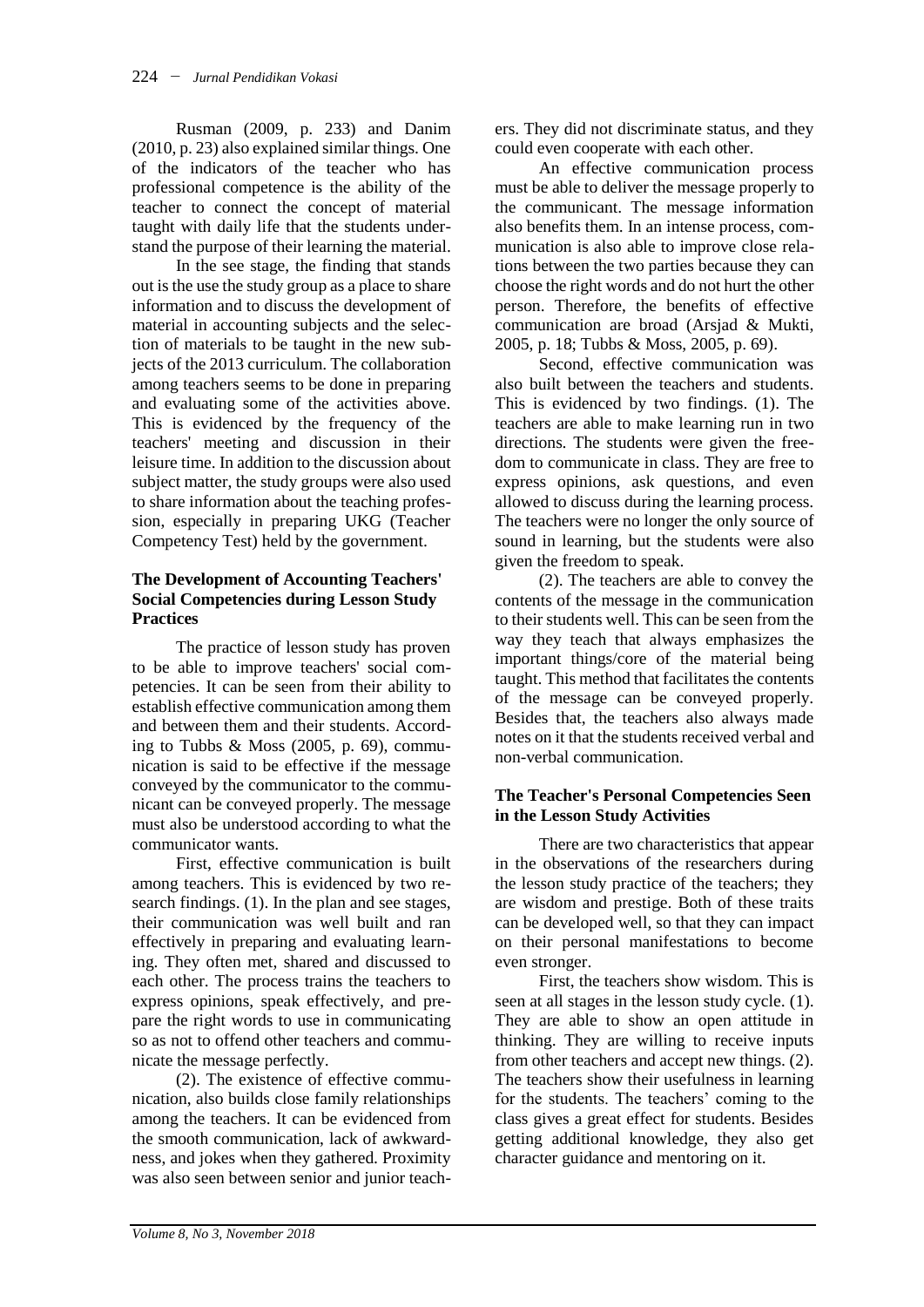Second, the teachers show the prestige. This can be seen from the students' attitudes who respect them inside and outside the class. In the classroom, the students paid attention to the lessons and were cooperative. Outside the classroom, they also greeted their teacher. This condition occurs because of the personality of the teacher himself. The students will naturally respect the teacher because he also respects them as students and treats them as his own children.

Samani & Hariyanto (2012, p. 128) argued that respect is an attitude that values oneself, others and the environment. Treating others like their desires to be respected, civilized, polite, and not insulting. The fact that the teachers are respected by their students shows that it is the behaviour that makes students appreciate their teacher because basically people will respect others if they themselves want to respect other people too.

## **CONCLUSION**

Based on the explanation, conclusions that can be drawn are as follows: First, the practice of lesson study succeeded in developing pedagogical competencies. This can be seen from the success of the teacher in compiling, implementing and evaluating their teach-ing. Second, teachers' professional competencies can also be maintained and developed. This happens because of the cooperation and team work among teachers to always update the materials and teach them to their students by connecting theory to everyday life. Third, teachers' social competence can be developed well with the establishment of effective communication with their colleagues and between the teachers and students. Fourth, teacher's personal competencies can be seen from the observation of the researchers. They show wisdom and prestige in working.

The implication of the application of lesson study is the formation of study groups which are used as a place for sharing and discussion about accounting lesson and learning. Suggestions and recommendations that can be given are as follows: First, the next researchers can increase the research of lesson study in the social sciences. Second, other schools can follow the sample school that becomes the pilot project for the implementation of lesson study so that teachers can learn together in developing their professional competencies. Third, government can use lesson study to apply new policies made on national lessons and learning.

#### **ACKNOWLEDGMENTS**

This research article was funded by Lembaga Pengelola Dana Pendidikan (LPDP) of the Republic of Indonesia. The author also gratefully acknowledges the school and the accounting teachers who helped and cooperated in the completion of this article.

## **REFERENCES**

- Abizar, H. (2017). *Buku master lesson study*. Yogyakarta: DIVA Press.
- Aimah, S., Ifadah, M., & Bharati, D. (2017). Building teacher's pedagogical competence and teaching improvement through lesson study. *Arab World English Journal*, *8*(1), 66–78. https://doi.org/10.24093/awej/vol8no1.6
- Arsjad, M. G., & Mukti, U. S. (2005). *Pembinaan kemampuan berbicara bahasa Indonesia*. Jakarta: Penerbit Erlangga.
- Creswell, J. W. (2013). *Qualitative inquiry & research design: choosing among five approaches* (3rd ed.). Beverly Hills: SAGE Publications, Inc.
- Danim, S. (2010). *Profesionalisasi dan etika profesi guru*. Bandung: Alfabeta.
- Doig, B., & Groves, S. (2011). Japanese lesson study: teacher professional development through communities of inquiry. *Mathematics Teacher Education and Development*, *13*(1), 77–93.
- Emzir. (2010). *Metode penelitian kualitatif: analisis data*. Jakarta: Rajawali Pers.
- Fang, Y., Lee, C. K., & Yang, Y. (2012). Developing curriculum and Pedagogical resources for teacher learning: a lesson study video case of 'division with remainder' from Singapore. *International Journal of Lesson and Learning Studies*, *1*(1), 65–84.
- Gunawan, I. (2015). *Metode penelitian kualitatif: teori dan praktik*. Jakarta: PT Bumi Aksara.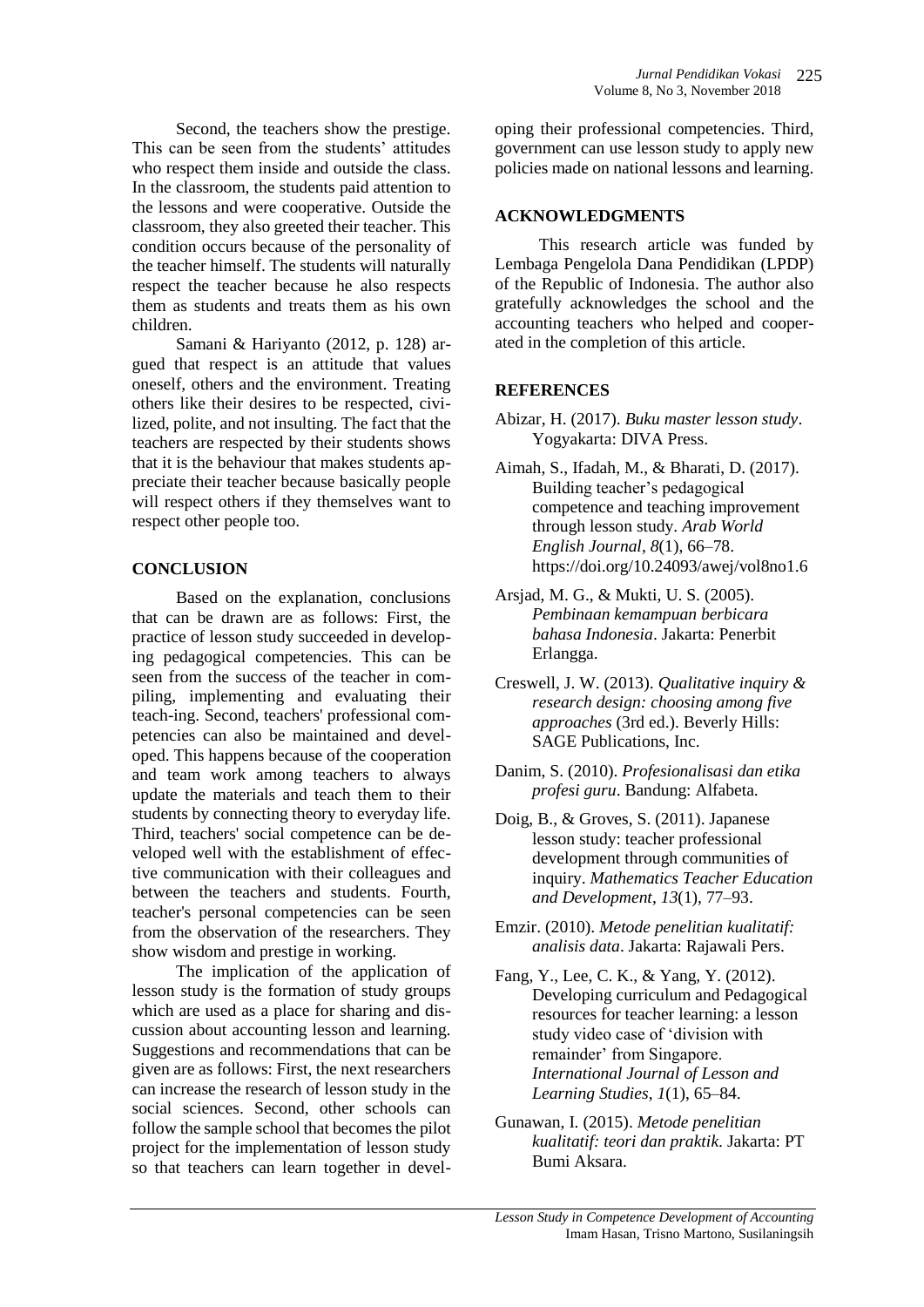- Hadiprayitno, S. (2016). Kemampuan guru SMKN program keahlian teknik bangunan dalam mengimplementasikan Kurikulum 2013. *Jurnal Pendidikan Vokasi*, *6*(3), 305. https://doi.org/10.21831/jpv.v6i3.11440
- Hakim, A. (2015). Contribution of competence teacher (pedagogical, personality, professional competence and social) on the performance of learning. *The International Journal of Engineering and Science.*, *4*(2), 1–12.
- Hendayana, S. (2007). *Lesson study: suatu strategi meningkatkan keprofesionalan pendidik (pengalaman IMSTEP-JICA)*. Bandung: UPI Press.
- Herawati, S. (2009). *Lesson study berbasis sekolah*. Malang: Bayu Media.
- Kunandar. (2009). *Guru profesional: implementasi Kurikulum Tingkat Satuan Pendidikan (KTSP) dan sukses dalam sertifikasi guru*.
- Lewis, C. (2005). How do teachers learn during lesson study? In P. Wang-Iverson & M. Yoshida (Eds.), *Building our Understanding of Lesson Study* (pp. 77– 84). Philadelphia, PA: Research for Better Schools Inc.
- Lewis, C., Perry, R., & Murata, A. (2006). How should research contribute to instructional improvement? the case of lesson study. *Educational Researcher*, *35*(3), 3–14. https://doi.org/10.3102/0013189X03500 3003
- Lewis, C., & Tsuchida, I. (1998). A Lesson is like a swiftly flowing river: how research lessons improve Japanese education. *American Educator*, *22*(4), 12–17.
- Lo, M. L., & Tang, T. (2009). Learning Study: the platform for teacher professional bevelopment. *Journal of Research in Education*, *5*(1), 12–16.
- Miles, B. M., & Huberman, M. (2007). *Analisis data kualitatif buku sumber tentang metode-metode baru*. Jakarta: UI Press.
- Moleong, L. J. (2017). *Metodologi penelitian*

*kualitatif*. Bandung: PT Remaja Rosdakarya Offset.

Munawar, W. (2011). Peningkatan profesionalisme guru teknologi kejuruan melalui keterampilan merancang dan mengembangkan multimedia interaktif offline. *Jurnal Pendidikan Vokasi*, *1*(1), 169.

```
https://doi.org/10.21831/jpv.v1i1.5812
```
- Presiden Republik Indonesia. Peraturan Pemerintah Republik Indonesia Nomor 19 Tahun 2005 tentang Standar Nasional Pendidikan (2005).
- Rusman. (2009). *Manajemen kurikulum*. Jakarta: Rajawali Pers.
- Samani, M., & Hariyanto. (2012). *Konsep dan model pendidikan karakter*. Bandung: PT Remaja Rosda Karya.
- Shulman, L. S. (1987). Knowledge and teaching: foundations of the new reform. *Harvard Educational Review*, *57*(1), 1– 22.
- Sugiyono. (2015). *Metode penelitian pendidikan, pendekatan kuantitatif, kualitatif,dan R&D*. Bandung: Alfabeta.
- Surono, S., & Wagiran, W. (2016). Profil guru SMK teknik pemesinan dan relevansinya dengan kurikulum prodi pendidikan teknik mesin FT UNY. *Jurnal Pendidikan Vokasi*, *6*(1), 94. https://doi.org/10.21831/jpv.v6i1.8128
- Syahruddin, S., Ernawati, A., Ede, M. N., B Abdul Rahman, M. A., Johari Sihes, A., & Daud, K. (2013). Teachers pedagogical competence in school-based management: case study in a public secondary school. *Journal of Education and Learning (EduLearn)*, *7*(4), 213. https://doi.org/10.11591/edulearn.v7i4.1 95
- Tan-Chia, L., Fang, Y., & Chew Ang, P. (2013). Innovating the Singapore English Language curriculum through lesson study. *International Journal for Lesson and Learning Studies*, *2*(3), 256– 280. https://doi.org/10.1108/IJLLS-03- 2013-0017
- Trapero, N. P., & Gómez, A. I. P. (2017). Pedagogical potentialities of lesson